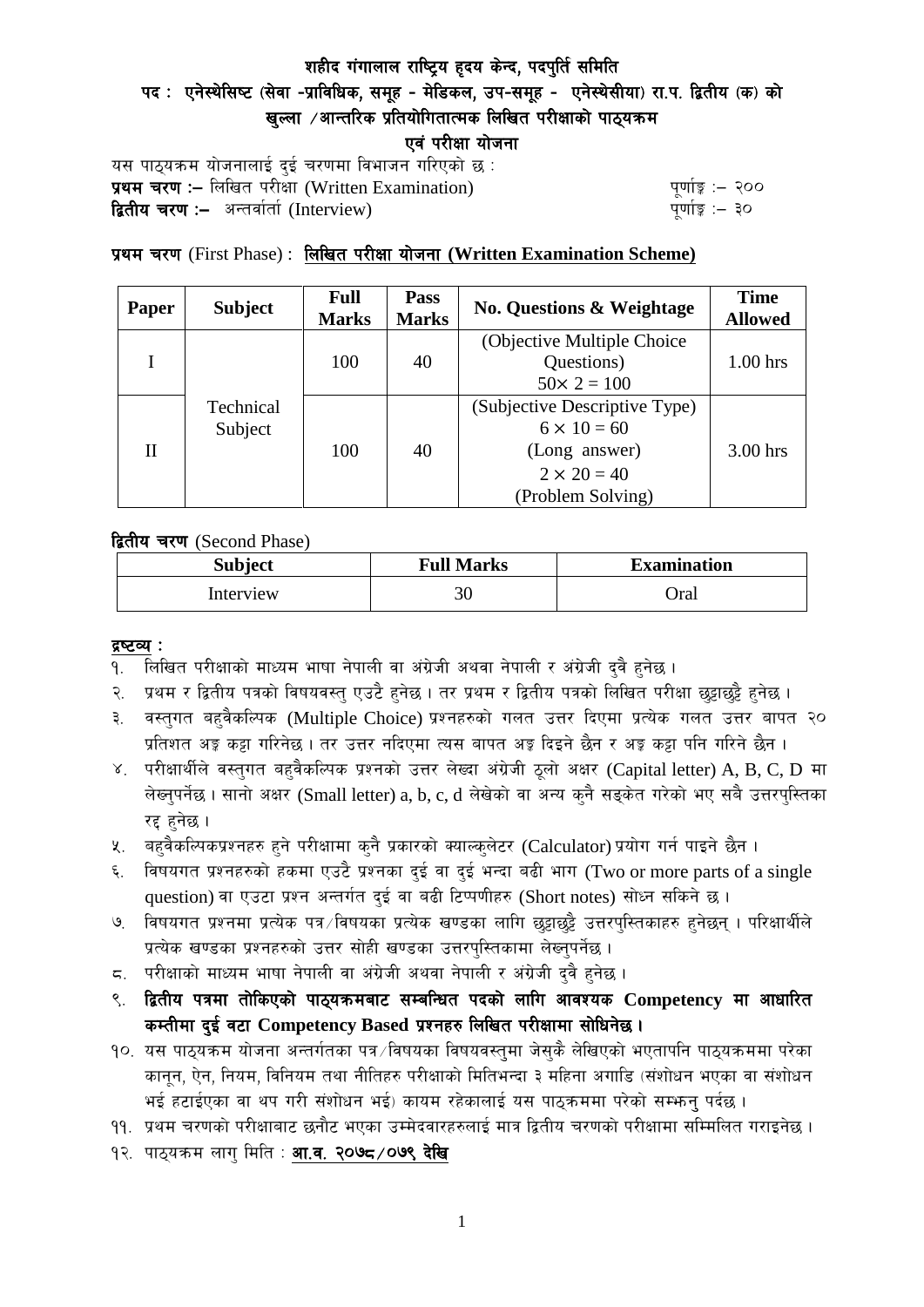# शहीद गंगालाल राष्ट्रिय हृदय केन्द, पदपुर्ति समिति पद: एनेस्थेसिष्ट (सेवा -प्राविधिक, समूह - मेडिकल, उप-समूह - एनेस्थेसीया) रा.प. द्वितीय (क) को खल्ला  $\sqrt{3}$ नत्तरिक प्रतियोगितात्मक लिखित परीक्षाको पाठयक्रम **Paper I & II: - Technical Subject Section (A): 40% Marks For Paper I (20 MCQs** ×**2 marks) & For Paper II (2**×**10 marks, 1**×**20 marks)**

### 1. **Anaesthesia Basic: (20%)**

- 1.1 Anatomy of heart, lung and Vascular system
- 1.2 Physiology of heart, lung and Vascular system
- 1.3 Pharmacology of Inhalational anesthetic agents
- 1.4 Pharmacology of intravenous anaesthetic agents
- 1.5 Pharmacology of local anaesthetic drugs
- 1.6 Pharmacology of analgesics and opioids
- 1.7 Pharmacology of Neuromuscular blocking agents
- 1.8 Anaesthesia machines and breathing circuits
- 1.9 Vaporizers and humidifier
- 1.10 Physics of pressure measurement, manometers and strain gauges
- 1.11 Physiology of lung mechanics, compliance, resistance, surfactant
- 1.12 Physics of flow, laminar and turbulent, viscosity and density.
- 1.13 Oxygen therapy and toxicity. The physics of the gas laws.
- 1.14 Nerve blocks, Epidural and Spinal anaesthesia
- 1.15 Acid-base balance
- 1.16 Blood gases, Pulse oximetry, Capnography

#### 2. **Clinical Anaesthesia: (10%)**

- 2.1 Clinical practice of Anaesthesia (Combined with relevant basic sciences) coverage of pathophysiology of the most common diseases and their medical management relevant to anesthesia.
	- 2.1.1 Obstructive Respiratory Diseases
	- 2.1.2 Restrictive Respiratory Disease
	- 2.1.3 Critical Illness
	- 2.1.4 Diseases Affecting the Brain
	- 2.1.5 Diseases of the Autonomic and Peripheral Nervous Systems
	- 2.1.6 Diseases of the Liver and Biliary Tract
	- 2.1.7 Diseases of the Gastrointestinal System
	- 2.1.8 Fluid, Electrolyte and Acid Base Disorders
	- 2.1.9 Renal Disease
	- 2.1.10 Endocrine Disease
	- 2.1.11 Infectious Diseases
	- 2.1.12 Pediatric Disease
	- 2.1.13 Pregnancy Associated Diseases

#### 3. **Advance cardiac: (10%)**

- 2.2 Rational use of blood product
- 2.3 Advance hemodynamic monitoring